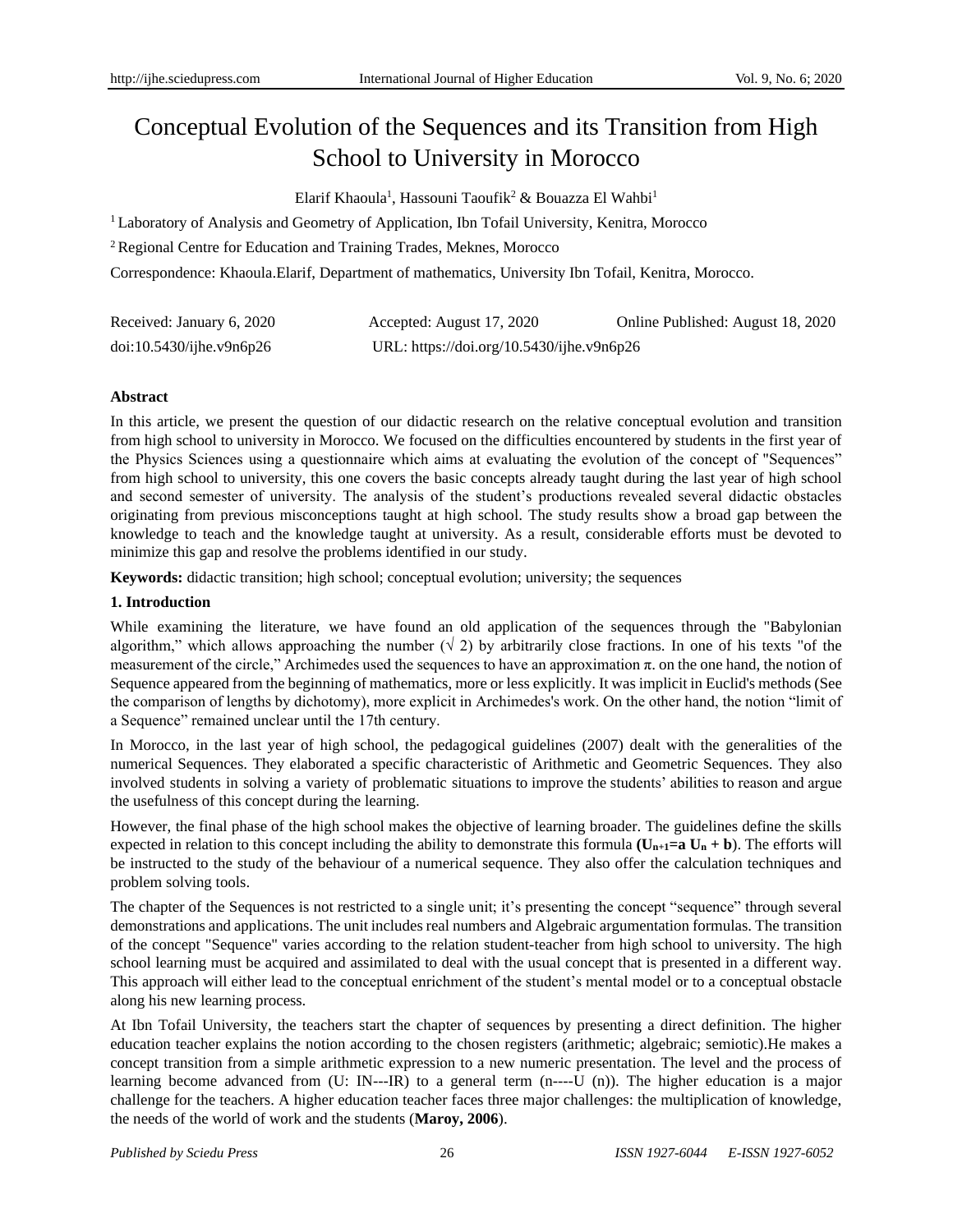The knowledge is growing at an exponential rate. This availability leads the university to teach differently. The teacher is confronted with a large audience of students. They are various and heterogeneous. They have a different socio-cultural background, needs, interests and learning profiles (**Maroy, 2006**).

The work market requires from universities to develop high-level cross-curricular skills. They are defined as the ability to solve problems, work under pressure without caring about space and time, take the responsibility and the initiative, organize resources and manage time" (**Poteaux, 2013, p. 3**). The student adapts himself to change and the communication (**Demougeot-Lebel et al., 2012**). All these challenges have led to the intensification, diversification and complexity of the teacher's tasks (**Maroy, 2006**).The work market has "considerably transformed the conditions of the teaching practice at university» **(Demougeot-Lebel et al., 2012, p. 116).**

## **2. Previous Studies**

**Robert (1982) and Boschet (1983**) pointed out that the student faced didactic obstacles in order to master the concept of "sequence". The learning obstacles are caused by the breakdown of the didactic contract between student-teacher relations during the learning process. The divergence of the didactic transition leads to a broad gap between learned knowledge and the knowledge to be taught.

**Brousseau (1983**) found that the error in the learning and construction of knowledge is not strictly due to ignorance or chance. The impact of an earlier knowledge that has been introduced has proved to be wrong or inappropriate in didactic situations. This conception will contribute to conceptual obstacles that will be difficult to eliminate or modify.

The studies carried out in **2015 by (Bouchra LITIM; Moncef ZAKI; Amina BENBACHIR),** highlighted the concept of numerical sequence. They wanted to study the learning difficulties. That work targeted the first-year university students. We distributed a MCQ test for the Mathematics and Physics Sciences option. We analysed the students' productions at the end of the semester. That research revealed several problems in terms of

pre required knowledge. The Didactic Transition influenced the didactic contract between student-teacher. That issue proved that traditional higher education learning was poorly adapted to the teaching of the numerical "Sequence".

# **3. Definitions**

# *3.1 What is a Sequence?*

A sequence is a list of numbers. Any time you write numbers in a list format, we are creating a sequence. We usually identify it as a sequence with the notation

# **Un= 1, 2, 3, 4, 5, 6 . . .**

There is some type of pattern to a sequence. In the sequence above, we add one to each term to get the next term. A term of a sequence is just a number that is in the sequence. Terms can be identified by their location. We note the 1st term in a sequence as  $U_1$  and we call the 5th term in the sequence  $U_5$ . We describe the pattern in the sequence as adding one to each term to get the next term. We can express this as a recursive formula by writing

# $U_n = U_{n-1} + 1$

#### *3.2 Arithmetic Sequence*

In an Arithmetic Sequence the difference between one term and the next is a constant. In other words, we just add the same value each time. The sequence  $U_n$  is Arithmetic if:  $r \in R$  and for  $n \geq n_0$ .

#### $U_{n+1} = u_n + r$ .

The real number "r" is defined as the reason of the Arithmetic Sequence Un. "r" is called the "**common difference**" between terms.

#### *3.3 Geometric Sequences*

In a Geometric Sequence, each term is found by multiplying the previous term by a constant.

In general we write a geometric sequence

 $U_{n+1} = U_n \times q$ .

Where:  $U_n$  is the first term, and  $q$  is the factor between the terms (called "common ratio"

#### *Summing an Arithmetic Series*

$$
\sum_{k=p}^{n} u_k = u_p + u_{p+1} + \dots + u_n = (n-p+1) \times \frac{u_p + u_n}{2}
$$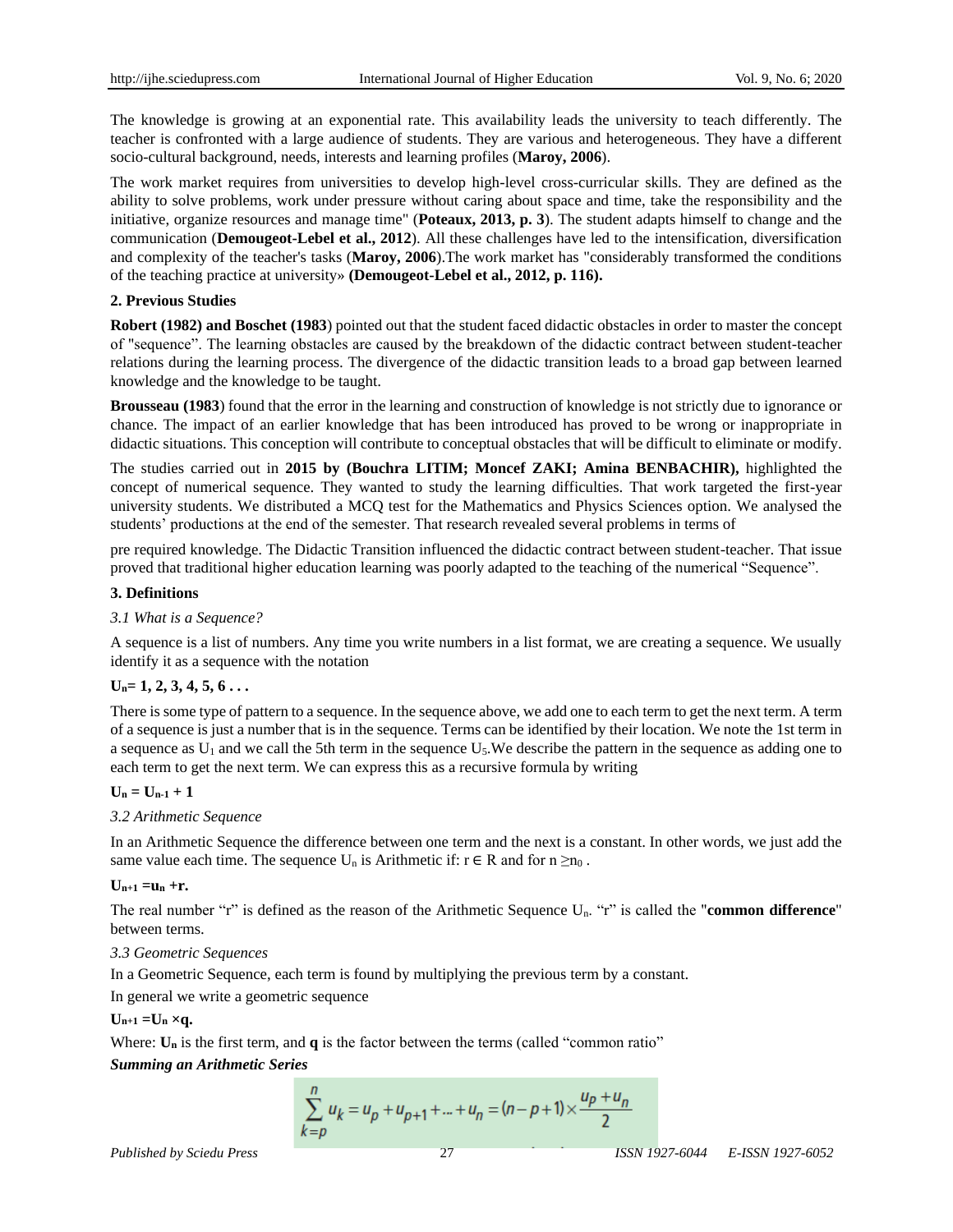*Summing a Geometric sequence:*

$$
\sum_{k=p}^{n} u_k = u_p + u_{p+1} + \dots + u_n = u_p \times \frac{1 - q^{n-p+1}}{1 - q}
$$

#### *3.4 Problematic*

The present work defines the context of our didactic research. Our problematic discusses the conceptual evolution of a "Sequence". We seek to define/characterize the conceptual evolution of the numerical sequence and its transition from high school to university.

The research will highlight the teaching methods of this concept at high school. High school students have many difficulties in their studies of Sequences. We take into consideration the importance of the students' mental models during the learning process and the assimilation of knowledge in higher education period. The outline of our study is determined by considering the limitations of this conceptual evolution. The answers inform us about the teaching methods in both cycles. We present the following two research questions:

**RQ1**: Can we measure the level of the conceptual evolution of the sequence from high school to university?

**RQ2**: How can the students solve the problems related to the concept "sequence" after high school learning?

We hypothesize that several complex teaching problems prevent the evolution of our concept. This didactic obstacle reflects a detour during the learning process. The students are forced to adapt themselves to an intellectual change at university. Various hypotheses explain our problematic.

First, (**Latifa Ouertatani & Alain Dumon, 2011**) reveal in their contribution that the general methodology of the calculation of pH did not seem to encourage the enriching of conceptual knowledge. They recommended interactions between the empirical and theoretical registers. That followed each other without links in Tunisian education. For the students, the difficulties encountered in their attempts to remember and use the "formulas" were notified.

Second, for the first year university students. According to (Claudia Corriveau EMF 2015), the higher education teachers should concentrate on the transitions of the concepts. They need to examine their ways of organising the knowledge and the objectives of the teaching process.

#### **4. Method**

The reference frameworks in Morocco (2007), specific to mathematics teaching in high school, drew some lines to be respected during the teaching practice. Starting from the concept of «the sequences» that we had privileged in terms of % importance, we mention the analytical aspect that requires the use of the geometric and arithmetic sequence in the study of sequence and the function:  $U_{n+1}=f(U_n)$ .

At Ibn Tofail University in Kenitra (2019), our research site and sample source (140 students) was made on the first year students. The choice was at random at the speciality level (physics sciences) and also by gender (Male / Female). We studied the mathematics textbooks for the baccalaureate level and we used the hand-out written by the teacher. We deduced a list of didactic variables.

According to **BROUSSEAU G. (1986)** "A didactic variable of a situation is a variable that can be modified by the teacher, those modifications [the slightest] can significantly influence the student's behaviour and cause different procedures or types of responses". Six homogeneous and compatible didactic variables are defined to measure the conceptual evolution during the learning process and after teaching the concept [Table 1].

| Table 1. Didactic Variables |  |
|-----------------------------|--|
|-----------------------------|--|

| VD 1            | Level of Formulation                               |
|-----------------|----------------------------------------------------|
| VD <sub>2</sub> | Level of Reasoning                                 |
| VD 3            | Level of generalization "deduction" (high/low)     |
| VD 4            | Number of new notions                              |
| VD 5            | Choice of Resolution Techniques                    |
| VD 6            | Status of tasks (Direct application/Demonstration) |

Our study was based on a pre-test to validate the sample data. This leads to calculate the rationing accuracy of the test thanks to Cronbach who developed Cronbach's Alpha formula. Our test indicates the value of  $\alpha = 0.75$ , According to Nunnaly (1967), for Alpha to be significant it must be  $0.7 < \alpha < 1$ .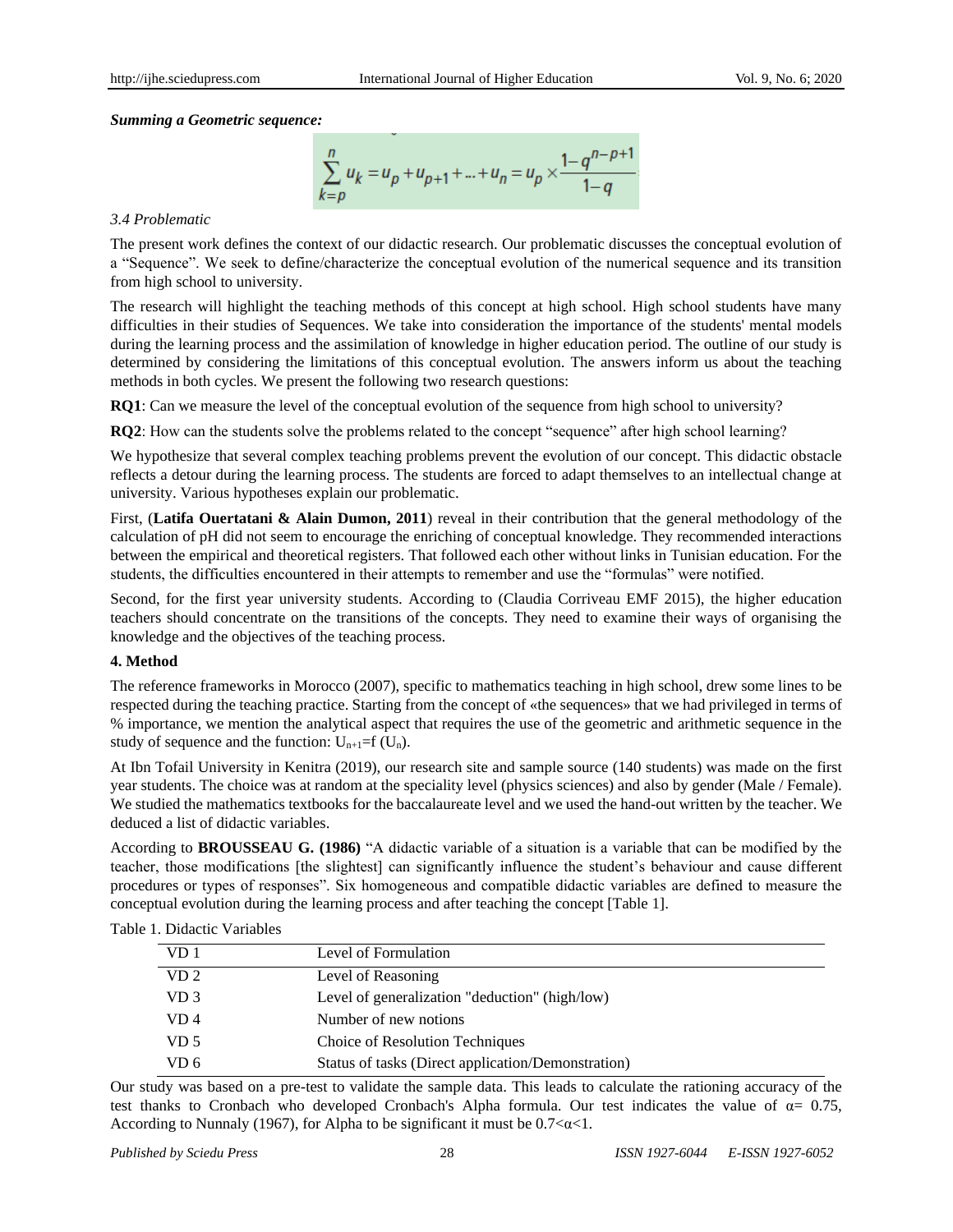In our city, where access to university is not open, especially in the period of the exams, the study process seems to play a key role in achievement. In such a context, this process is often initiated much later than in more restrictive systems. It is therefore essential to analyse the successful impact of the study process among first-year students.

First, the study sample consisted of the physics sciences students. We noted that the sample size was not large enough to be analysed. As a result, we added mathematics sciences students to the first sample. The questionnaire was distributed in two different ways including direct contact with the students and Online (Google drive). The challenge was hard because we needed the answers in their final exams of the second semester(after teaching the concept chosen). We have collected 140 answers.



Figure 1. Distribution of students

#### **5. Results**

In this section, in order to focus on the learning evolution of the concept **Sequence.** We study the number of false and inadequate responses to our rating scale.



Figure 2. Distribution of incorrect answers /Didactic variable

From one hundred and forty students (both sections). **30** correct answers were just the half of the students who succeeded in the first level of the questionnaire; **37** students had the ability of reasoning and analysing their choices in the MCQ. It can clearly be seen that most of the students had difficulty applying and demonstrating new concepts (Sequence and a Function) such as the limit of the Function f (Un). The **62%** inadequate responses explained the problems in the learning process and prerequisites already taught for that level. That result proved the gap in the didactic transition.

The student practiced some types of application and demonstration in the problems (**42%** of the sample wrote insignificant answers). In our analysis, we selected a question to each didactic variable showing the core concept of numeric Sequence. The errors reported in our survey were written as they were written in the students' productions.

## *5.1 Impact of Gender on Mathematical Thinking*

Our study was randomized, with no gender bias in the sample selection. But at the end of the data collection, we found that the dominant with 70% of participants were Males.

(**Zhu, Zheng 2007**) reported that there were gender differences in mathematics problems solving; males performed better. That was related to cognitive abilities, together with psychological characteristics by experience and education. Male students were more likely to solve the problems successfully.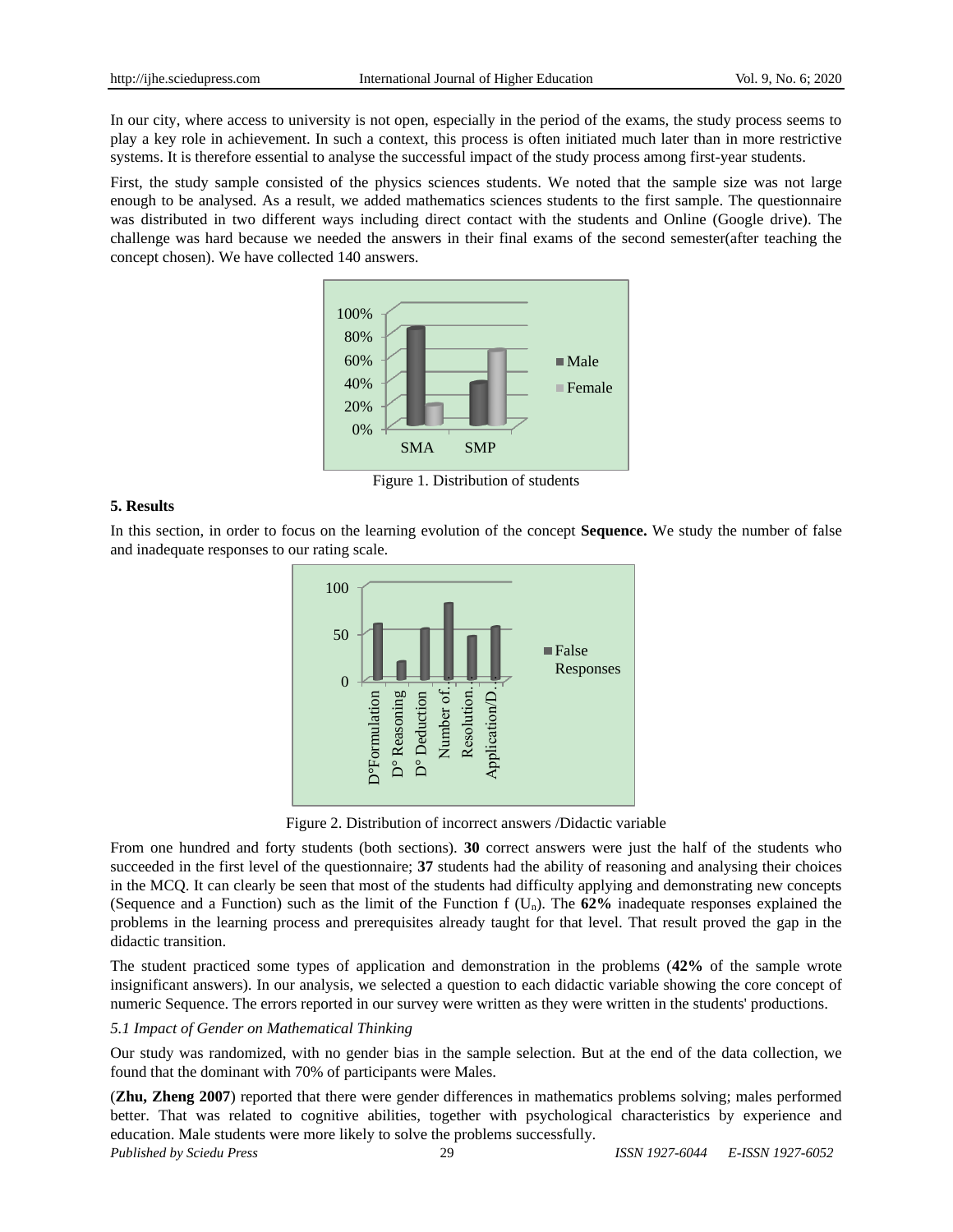

Figure 3.Distribution of correct answers/Gender

The choice of the speciality or the way to solve a mathematical problem may be the reason to find the **46%** difference between male and female. Most of the students replied without giving any importance to the justifications requested. In order to answer the questions asked, the students should have the ability to reason, but only **30%** of the girls were able to answer easily compared to **70%** of the boys. For a mathematician, finding a correct reply, with inconsistent justification, reflected a rupture in the acquirement of the knowledge.

# *1) Degree of formulation*

| <b>Question 4</b> : $U_n$ defined by $U_{n+1} = 3U_n$ for everything $n \ge 0$ . |                                    |  |
|----------------------------------------------------------------------------------|------------------------------------|--|
|                                                                                  | $\Box$ U <sub>n</sub> is anthmetic |  |
|                                                                                  | $\Box$ $U_n$ is geometric          |  |
|                                                                                  | We can't conclude                  |  |

On all copies 53% of the incorrect answers, 40% of them were unjustified. The rest were able to write a justification. For example:

# **A1 U<sup>n</sup> is positive so U<sup>n</sup> is geometric.**

# **A2 Un+1= 3Un, the function is increasing so it's geometric.**

Those inconsistent responses revealed disruptions in high school achievement; the definition of a geometric and an arithmetical Sequence was not well assimilated by those students. The lesson of the sequences was presented in high school, that's why the evolution of the concept of "Sequence" has shown a breakthrough in terms of knowledge.

# *2) Degree of reasoning*

| Question 5: If $\{ \begin{aligned} U_0 &= -1 \\ U_{n+1} &= 2U_n + 3 \end{aligned}$ |  |
|------------------------------------------------------------------------------------|--|
| $U_n = 3^{n+1} - 2$                                                                |  |
| $U_n = 2^{n+1}$                                                                    |  |
| $U_n = 2^{n+1} - 3$                                                                |  |
| $U_n = 2^{n+1} - 2$                                                                |  |

Most of the students did not justify this question; More than 20% had wrong answers, here is one type of illogical reasoning:

# A1  $U_{n+1} = 2U_n + 3$  Then  $U_n = (U_{n+1} - 3)/2$

During the teaching of this lesson, the teacher has detailed the calculation of  $U_n$  from  $U_{n+1}$ . As it is an arithmetical sequence, the student must think about another way of reasoning (using the definition, demonstration).

# *3) Degree of deduction*

Question 10: Is there a geometric and arithmetic sequence?

- $\Box$  No, there is no numerical sequence
- $\Box$  Yes, if any geometric sequence of reason q=0
- $\Box$  Yes, if any arithmetic sequence of r=0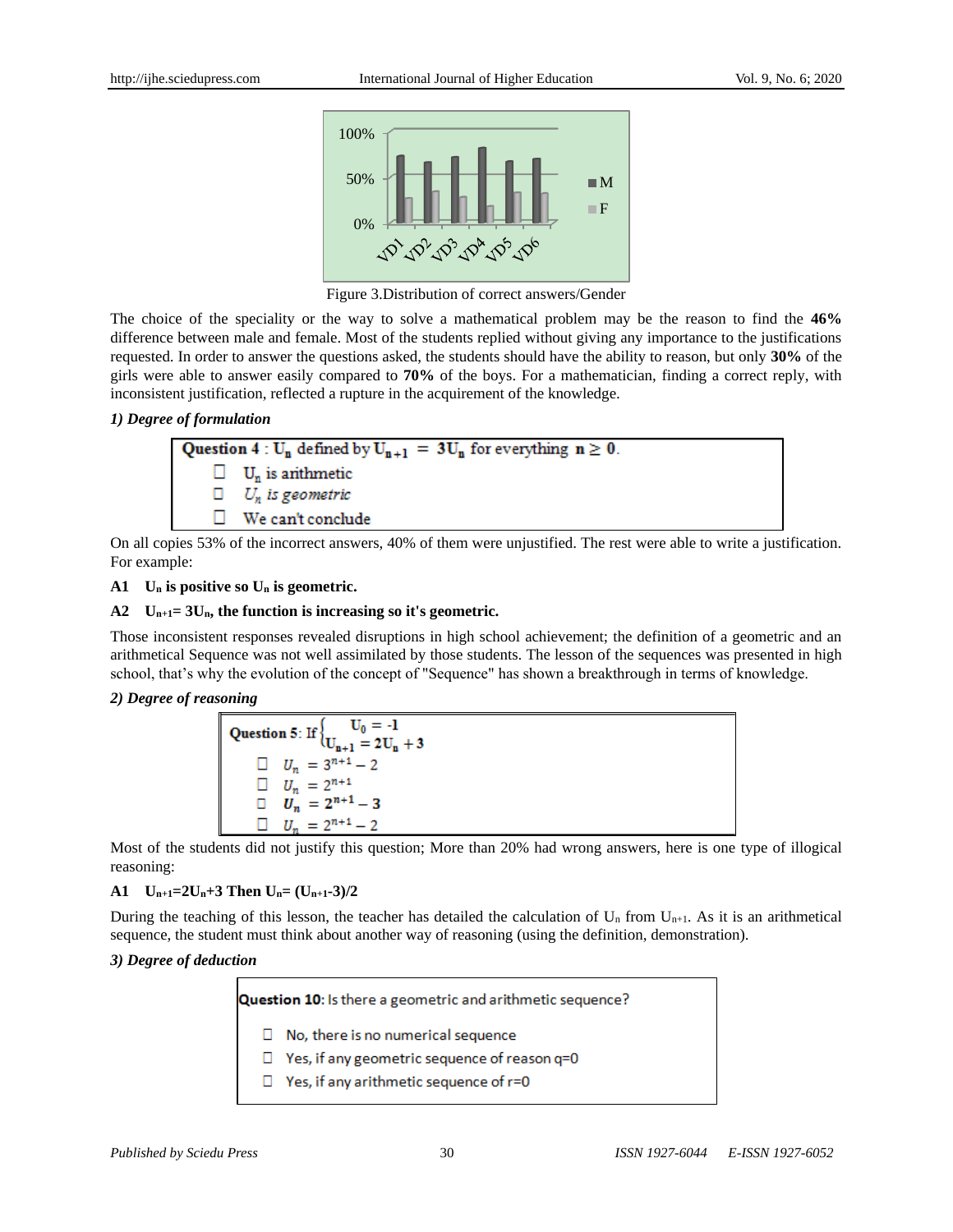We found **65%** of incorrect and unjustified responses. For this type of question, it's clear that the students did not use the definition adapted in high school and even during the teaching of this chapter at university (first year; second semester). This tells us that most students answered direct questions that were not implicit. Moreover, just **35%** of the students succeeded and applied their knowledge correctly.

#### *4) Number of new notions*



In this question, we introduced the notion of "the Summing a sequence" and the (Sinus). More than **72.7%** of the students failed and were hindered by the appearance of the instruction. Knowing that the rule of calculation of the Summing did not change either at high school or university. On the other hand, students at university began to analyse the calculation process. Out of **140** students, only **42** justified their choices. Here are some of their answers:

#### **A1 n terms**

**A2 There is sin n - sin 2 terms** 

## **A3 There are (n-2) terms**

The teacher gave a brief example of how to calculate the sum for this type of sequence. However, this question was chosen because it revealed the gap between what was explained by the teacher and what the student understood.

*5) Resolution technique*



The failure rate of all the questions was particularly high, but surprisingly, **65%** of the students gave the right answers. Intuitively, they tried to reason using the information above. We noticed after reading their justifications; that majority did not know why they chose that answer. There were just **15** incorrect answers. The most common errors are:

#### **A1** Lim  $U_n$ =Lim  $U_0$  **; then Lim**  $U_n$ = +∞

# **A2** r=-1/2; r negative so Lim  $U_n$ = - ∞

The sample had been able to determine the correct method of resolution for this operation "**limit"**. There was difficulty in manipulating the definition of the Arithmetical sequence that went back to high school. There was also a lack of details, even for correct answers. Moreover, the professor's note "badly justified" appeared in all copies.

#### *6) Direct application/demonstration*

**Question 16**: Let  $U_n$  a geometric sequence defined by :  $\{U_0=1, q=2, S_n=15\}$ <br>Determine for which integer *n* we have a  $S_n=15$ ? Determine for which integer *n* we have a  $S_n = 15$ ?  $\Box$  n=3  $\Box$  n=0  $\Box$  n=-3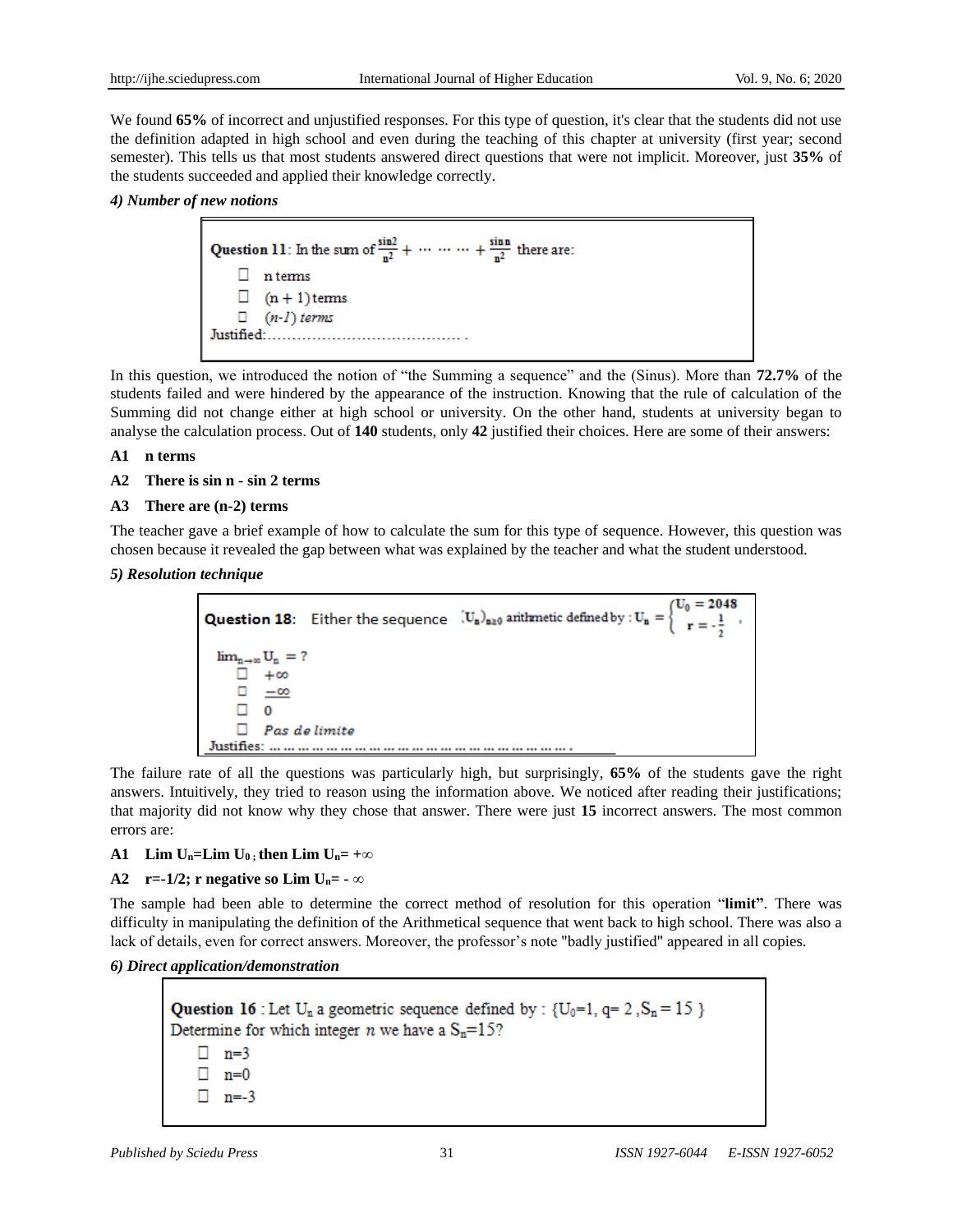We need to remind, that question evaluated the student's ability to analyse and follow the demonstration steps. The question would motivate the student to use all the knowledge in order to find the right choice. Almost half of the sample missed the correct answer, and **47.73 %**of the students used the clear solution to demonstrate their options. The success rate difference gave us **38%** Males.

There were only **20** correct answers. Frequent false answers are:

# **A1 n=3, Sn=U0+q;**

# **A2** Knowing that the geometric sequence is written as follows:  $U_{n+1}=qU_n$  then  $n=(S_n/q+1)=3$ ;

## $A3 \quad S_n = U_{n+1} \cdot U_0 = 0.$

The students justified their choices in a literary way and did not rely on mathematical taught arguments. The definition of  $S_n$  was not used. This can be explained by the method the teacher used to solve that type of problem. Thus the fact of the didactic contract will appear after.

#### **6. Discussion**

Our goal in this study was focused on tracing the conceptual evolution of the Sequences from high school to university. The impact of the didactic transition changed the major elements of knowledge among the students.

The most students' errors reveal remarkable disruptions in the level of:

- The logical understanding of definitions;
- The analytical method of response that differs between direct resolution and lesson application;
- Reasoning correctly.

(**Brousseau 2010.Hal**) claimed that the source of the student's error came from:

- Identification of the concepts;
- The didactic treatment of educational obstacles

We can even mention some problems that have disrupted the performance of our evaluation:

- The motivation and time chosen for the requested evaluation;
- The stress the lessons;
- The random choice of answers and the speed.

#### **7. Conclusion**

The results of this experiment reveal that there is a gap between the knowledge to be taught and the real knowledge taught. Indeed, the analysis of the errors and difficulties found in students' productions allow us to put forward the strong hypothesis; the scientific debate permit the student to become involved in the construction of his knowledge. This encourages the emergence of cognitive conflicts necessary to understand. The conceptual evolution of the concept "Sequence" that was measured among university students. We conclude that the didactic transition and teaching practice influence the performance of the knowledge taught.

#### **References**

- Artigue, M. (2009). L'enseignement des fonctions à la transition lycée–université. In *Actes du XV e Colloque CORFEM, 2008*, (25-44).
- Biehler, R., Scholz, R. W., Strässer, R., &Winkelmann, B. (Eds.). (2006). *Didactics of mathematics as a scientific discipline, 13*. Springer Science & Business Media.
- Bloch, I., & Ghedamsi, I. (2005). Comment le cursus secondaire prépare-t-il les élèves aux études universitaires. *Petit x, 69*, 7-30.
- Briz-Ponce, L., Pereira, A., Carvalho, L., Juanes-Méndez, J. A., & García-Peñalvo, F. J. (2017). Learning with mobile technologies–Students' behavior. *Computers in Human Behavior, 72*, 612-620. <https://doi.org/10.1016/j.chb.2016.05.027>

Brousseau, G. (1976). Epistemological Barriers and Problems in Mathematics.

Ghedamsi, I., & Tanazefti, R. (2015). Difficulties in learning complex numbers at the end of High School. *Petit x, 98*, 29-52.